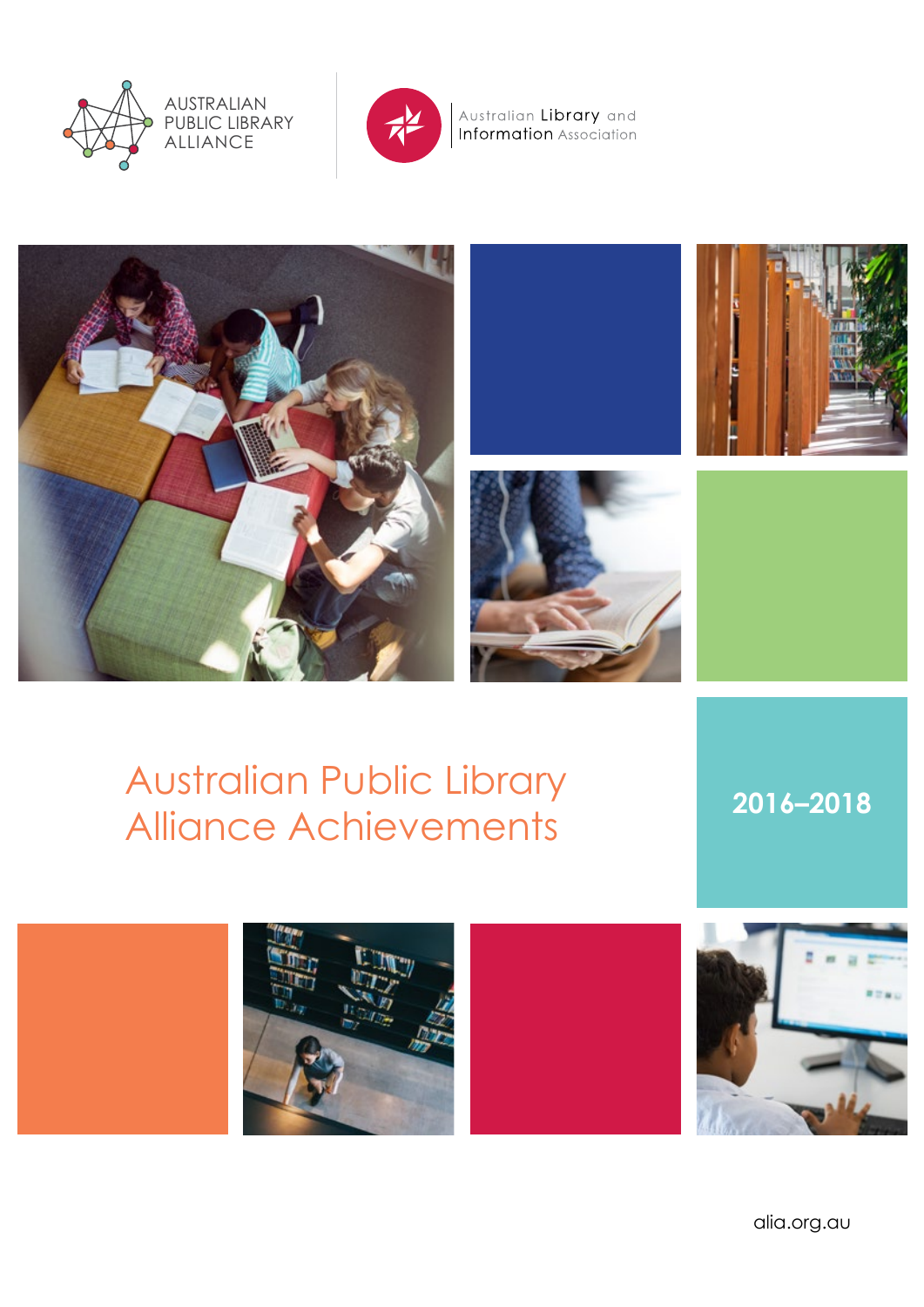

**This work is licensed under a Creative Commons Attribution-NonCommercial-ShareAlike 4.0 International License. For more information visit creativecommons.org/licenses/by-nc-sa/4.0**

*Australian Public Library Alliance Achievements 2016–2018*

**Canberra ACT, Australian Library and Information Association, February 2019**

**www.alia.org.au**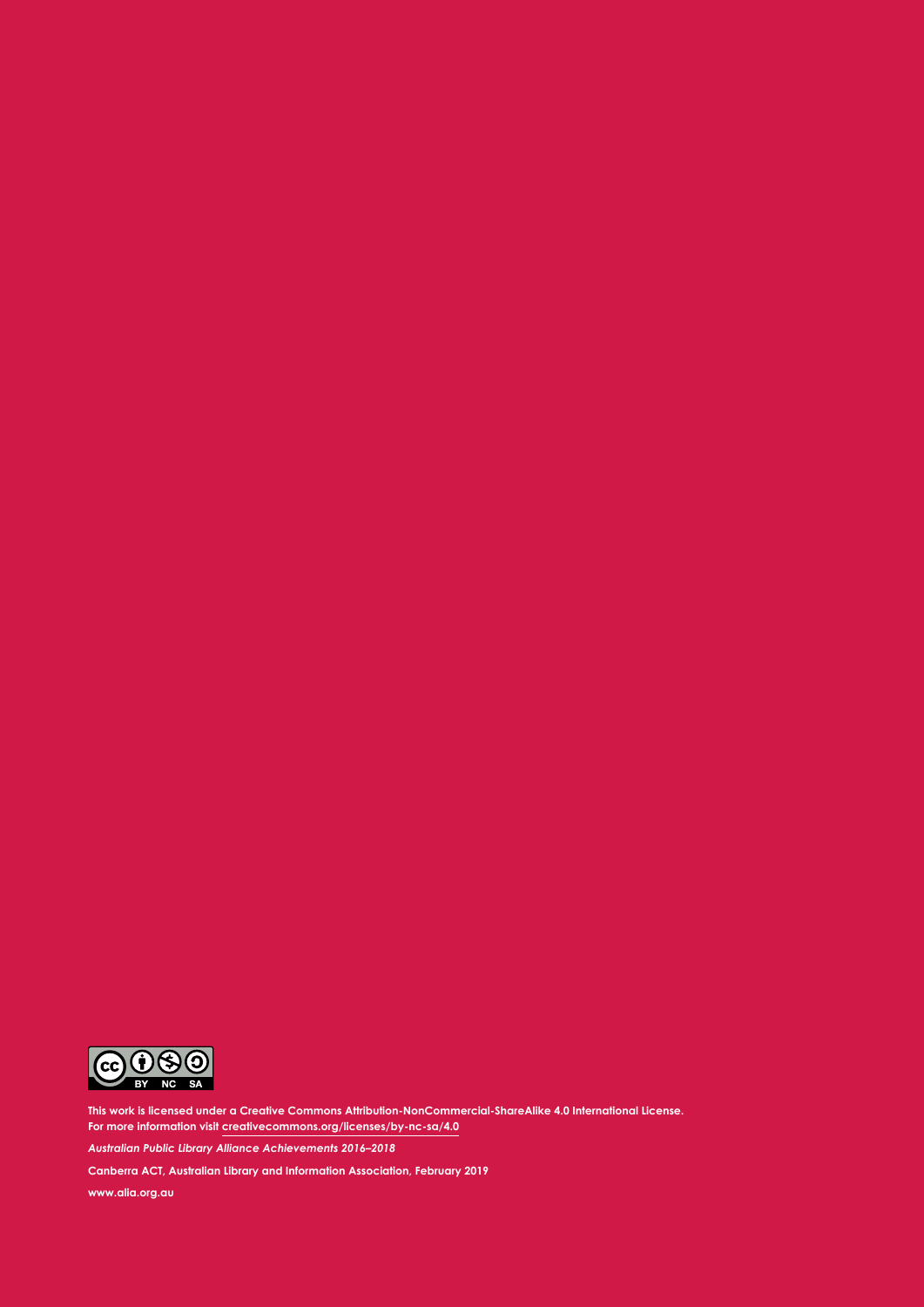# Achievements 2016-2018

### Overview

The ALIA Australian Public Library Alliance (APLA) is the peak body for public libraries in Australia. Our committee comprises the chair of every state-based public library association, a senior representative from the ACT, Northern Territory and Tasmanian library services, and expert members. We represent 94% of all the 1500 public libraries across Australia through membership subscription.

APLA was formed following a highly successful ALIA Public Libraries Summit in July 2009. At the summit, libraries leaders called for, "Australia's public libraries, united behind common goals and ambitions, sharing best practice, contributing to strong communities, valued by people and government, continuing to provide universal free access to information, knowledge and ideas, and confirming the importance of their role for future generations." A national alliance, supported by every state and territory, was the primary outcome of the summit and was ratified by the signing of a Memorandum of Collaboration in July 2010, which has been renewed twice since, in 2014 and 2017.

In the three calendar years 2016-2018, APLA has many achievements to celebrate.

- We have made significant advances in the further development of national standards and guidelines for public libraries, together with new outcome measures to demonstrate the value and impact of library services.
- We have established the significant contribution of public libraries in Australia to at least 10 of the 17 United Nations Sustainable Development Goals and published case studybased reports on libraries' role in STEM, the digital economy and the smart cities agenda.
- We have run highly successful campaigns encouraging readers of all ages. Every year we have delivered the Summer Reading Club and National Simultaneous Storytime. In addition, we have partnered with publishers, authors and booksellers to make the Australian Reading Hour into a major book industry initiative. As a one-off, we supported the Chief Scientist's Storytime Pledge in 2017-2018.
- We have provided submissions to 13 federal government and agency consultations and engaged in discussions with the Department of Communications and the Arts, Education, Foreign Affairs and Trade, Social Services, the Office of the eSafety Commissioner, Australian Digital Health Agency and other policy-making bodies.
- We have run high profile media campaigns around Library Lovers' Day and Library and Information Week.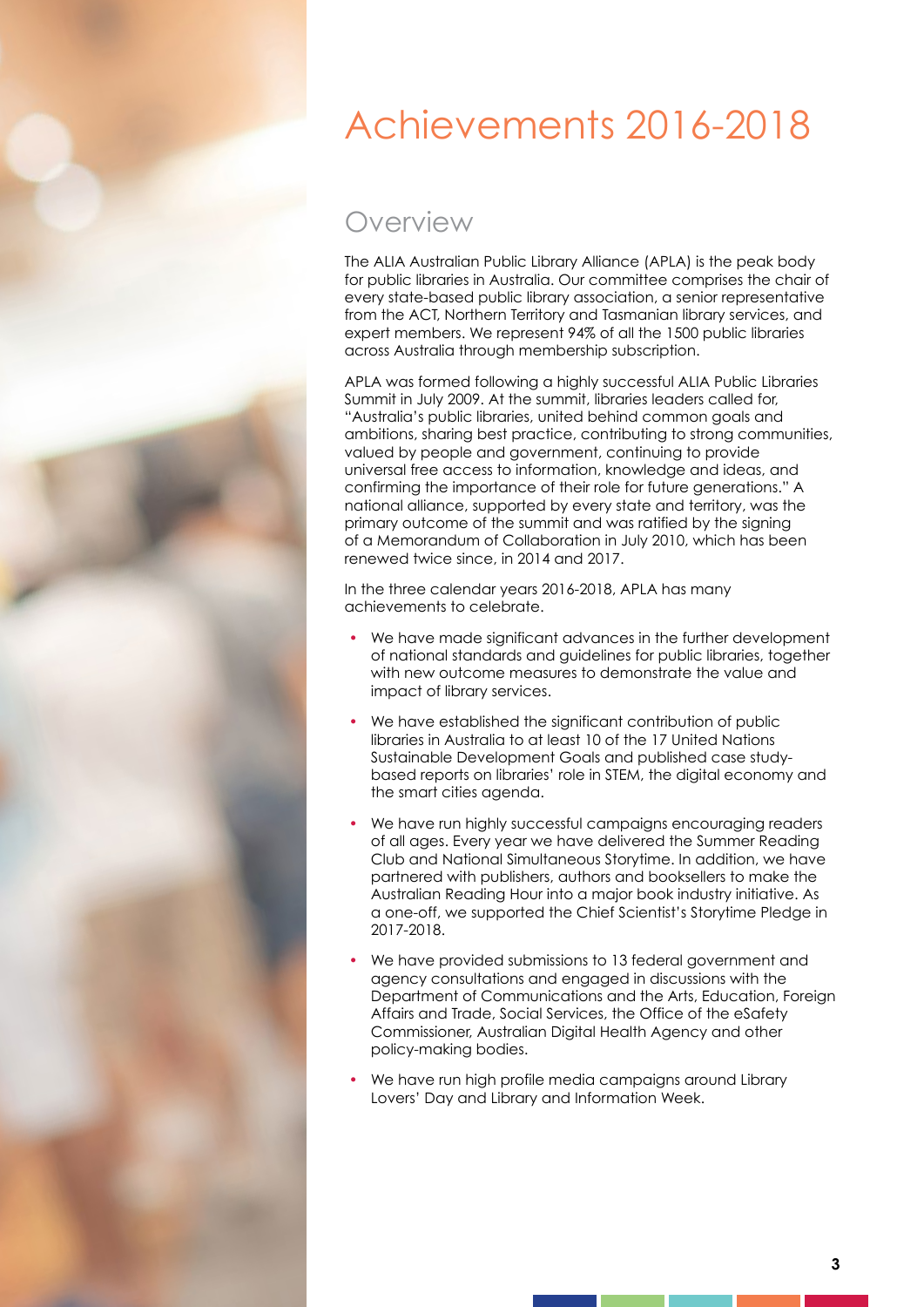- We have highlighted how public libraries in ensuring online safety for children and all members of the community, partnering with the Alannah and Madeline and Telstra Foundations to roll out eSmart Libraries; with the Department of Social Services and the Office of the eSafety Commissioner to embed the role of public libraries in the Be Connected program; with the Office of the eSafety Commissioner to trial eSafe Spaces, and participating in Stay Smart Online Week.
- We have published regular monthly enewsletters for public library subscribers.
- We have rolled out the public library specialisation as part of the ALIA PD Scheme for library and information professionals and provided a proficiency scheme for non-library qualified staff working in public libraries. Public library streams at ALIA conferences have provided further opportunities for professional development.

Many of these activities are ongoing and further initiatives are under discussion, for example engagement with the Australian Bureau of Statistics in the lead up to Census 2021, piloting an early years STEM program 'Maths Fun' with The Smith Family, collaborating with health libraries on a consumer health literacy initiative.

APLA meets every two months via teleconference and at least once a year there is a face-to-face meeting.

Since APLA's inception in 2010, the Australian Library and Information Association (ALIA) has provided strong support in administration, project management, research, report writing, design, finance management and communications infrastructure. This has enabled the alliance to function as the peak body for public libraries within ALIA (which is the peak body for all types of libraries and library and information professionals in Australia).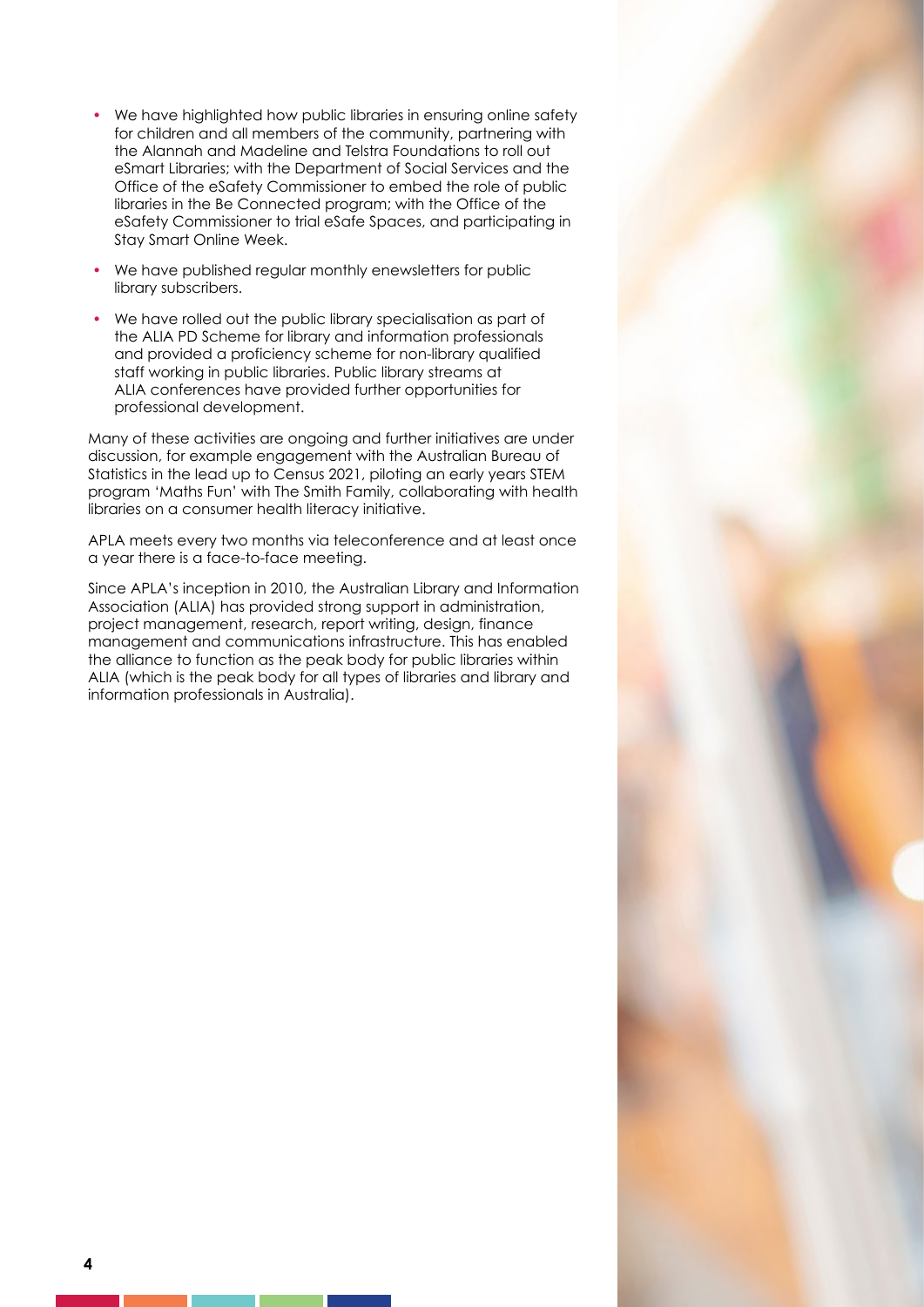# Chair's introduction

The ALIA Australian Public Library Alliance is a rare beast. It is an effective network of organisations that come together and make things happen, on a wholly voluntary basis. There is no legislative or financial requirement for us to work collaboratively – but we do. And we use our combined critical mass to deliver outcomes we couldn't deliver on our own.

I have been proud to chair the Alliance since its inception in 2009, and over the last decade, there has been much to celebrate. In July 2019, we will celebrate the 10th anniversary of our initial decision to collaborate and this latest report on our achievements shows the strong benefits of working cooperatively now and into the future.

I would like to thank the individual members of the alliance for their personal contribution, commitment and unfailing enthusiasm, and I would like to commend my colleagues who are responsible for the state-based associations and territory libraries, for their continuing to support of this forum. We have also greatly valued the involvement of National and State Libraries Australia members in much of our work, and our major project and reports would not have been possible without their generous participation.

This report takes you through our many activities. One of the highlights was, of course, the dinner at Parliament House, in Canberra, in November 2016, at which we officially launched the *Australian Public Library Guidelines, Standards and Outcome Measures* which is widely acclaimed as world's best practice.

This also gave us an opportunity to entertain stakeholders with whom we have built strong relationships – organisations concerned with local government, digital inclusion, early literacy, the book industry, arts, heritage and culture. ALIA APLA has invested time and resources in developing these strategic relationships, which help extend the reach and profile of public libraries and support our advocacy with governments.

I believe we have made significant advances against our goal of being "united behind common goals and ambitions, sharing best practice, contributing to strong communities, valued by people and government, continuing to provide universal free access to information, knowledge and ideas, and confirming the importance of public libraries' role for future generations." After reading this report, I am sure you will feel the same way

#### **Jan Richards AM**

Chair, Australian Public Library Alliance January 2019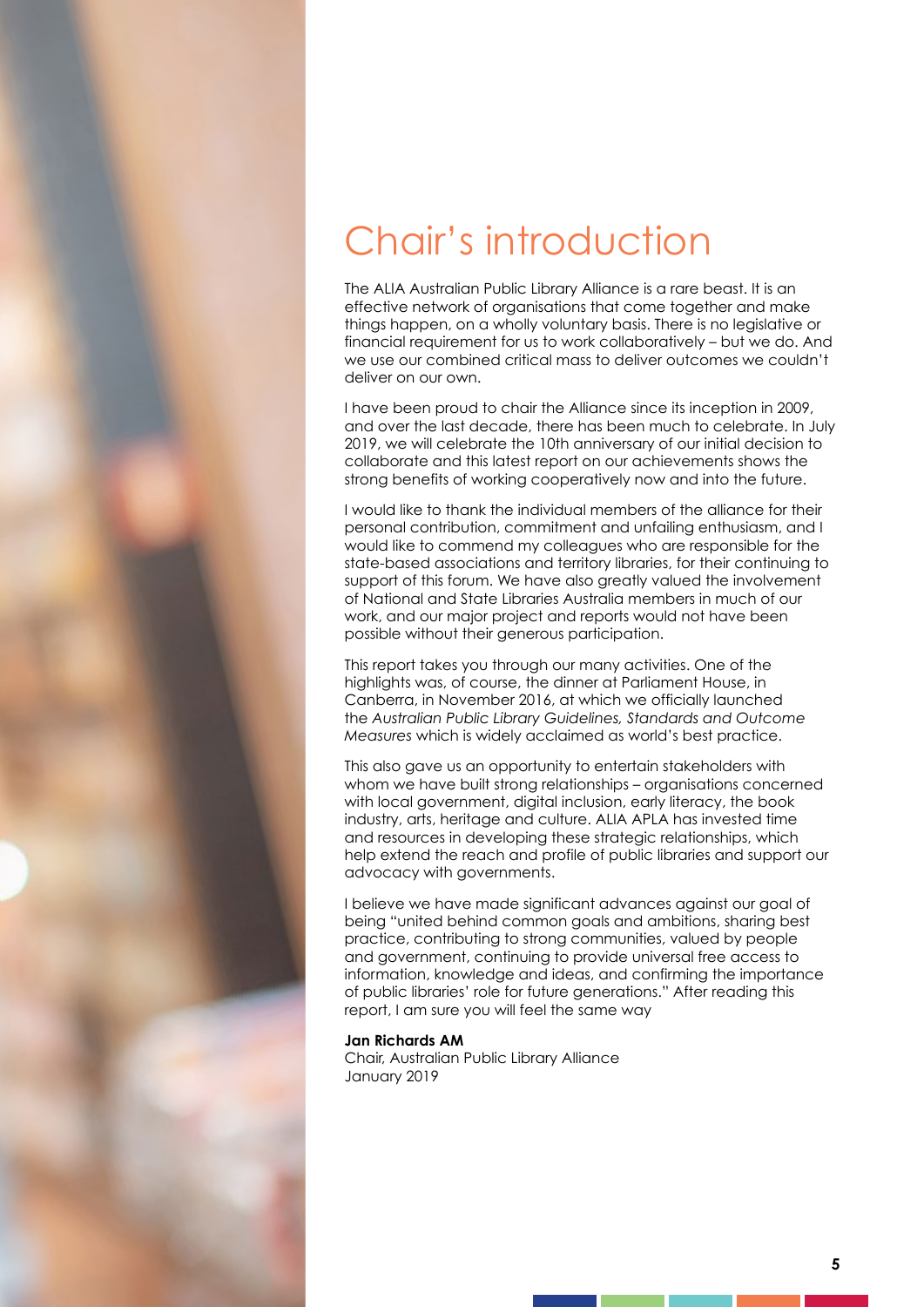# Contents

| Publications |  |
|--------------|--|
|              |  |
|              |  |

T F

<u> 1999 - Jan Sterlingen i Sterlingen i Sterlingen i Sterlingen i Sterlingen i Sterlingen i Sterlingen i Sterlin</u>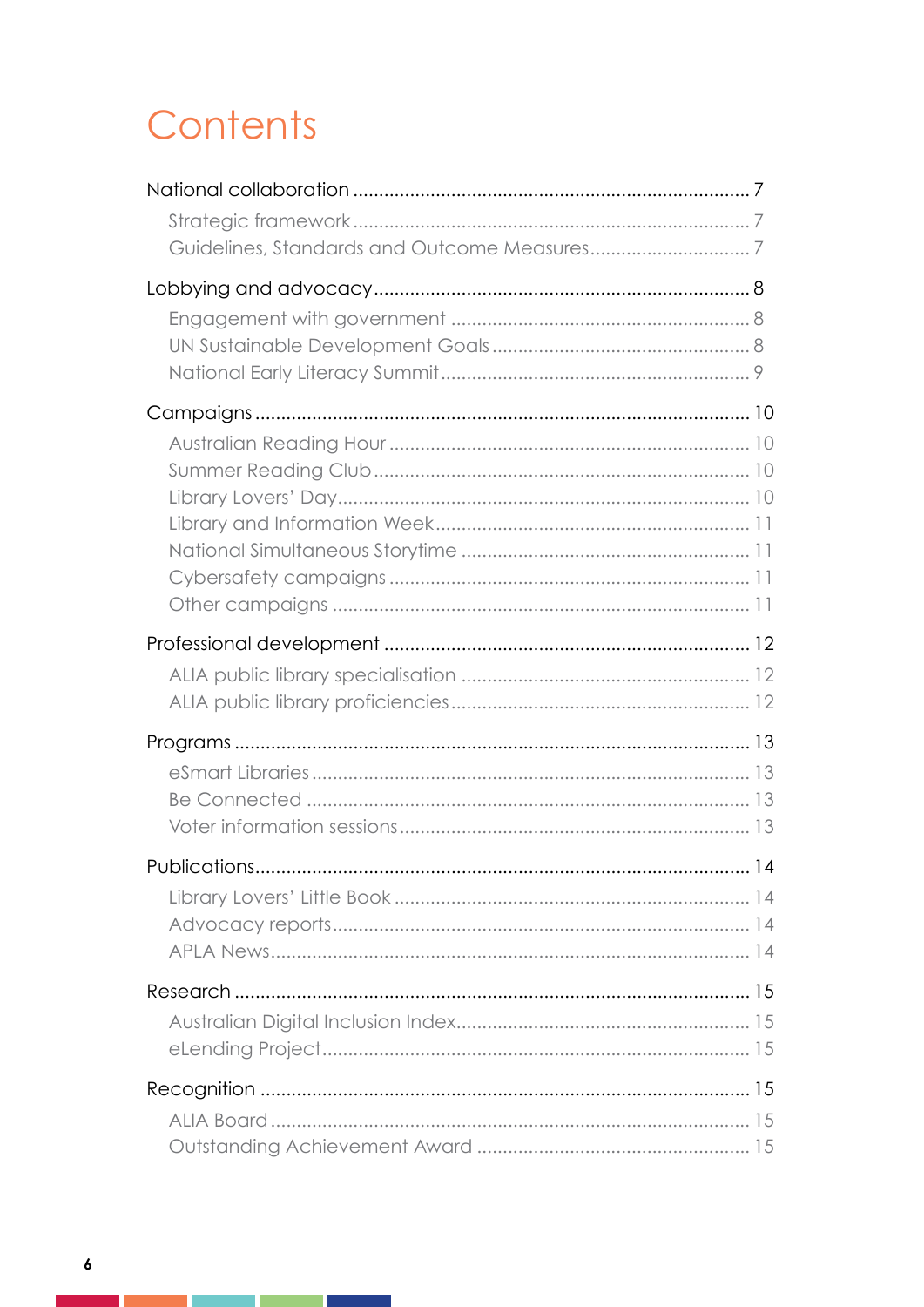

# National Collaboration

### Strategic framework

ALIA APLA developed a national strategy and plan for 2015-2018 which resulted in the following activities. In December 2018, APLA representatives met at ALIA House to work on a new national strategy and plan for 2019-2022.

### Guidelines, Standards and Outcome Measures

Building on the national standards and guidelines for Australian public libraries, developed by Libraries Alive! In 2010 and 2012, I & J Management Services was commissioned to produce the new the *Guidelines, Standards and Outcome Measures for Australian Public Libraries* in 2016.

Consultation workshops were held in Brisbane, Canberra, Melbourne, Perth and Sydney, and the final publication drew on the input and views of Australia's public library sector and local and international practice.

The report was launched at as gala dinner at Parliament House, in Canberra, on 7 November 2016, with special guests Shadow Attorney-General Mark Dreyfus and Assistant Minister for Industry, Innovation and Science Craig Laundy. Guests included government representatives, GLAM colleagues, authors, publishers and other stakeholders.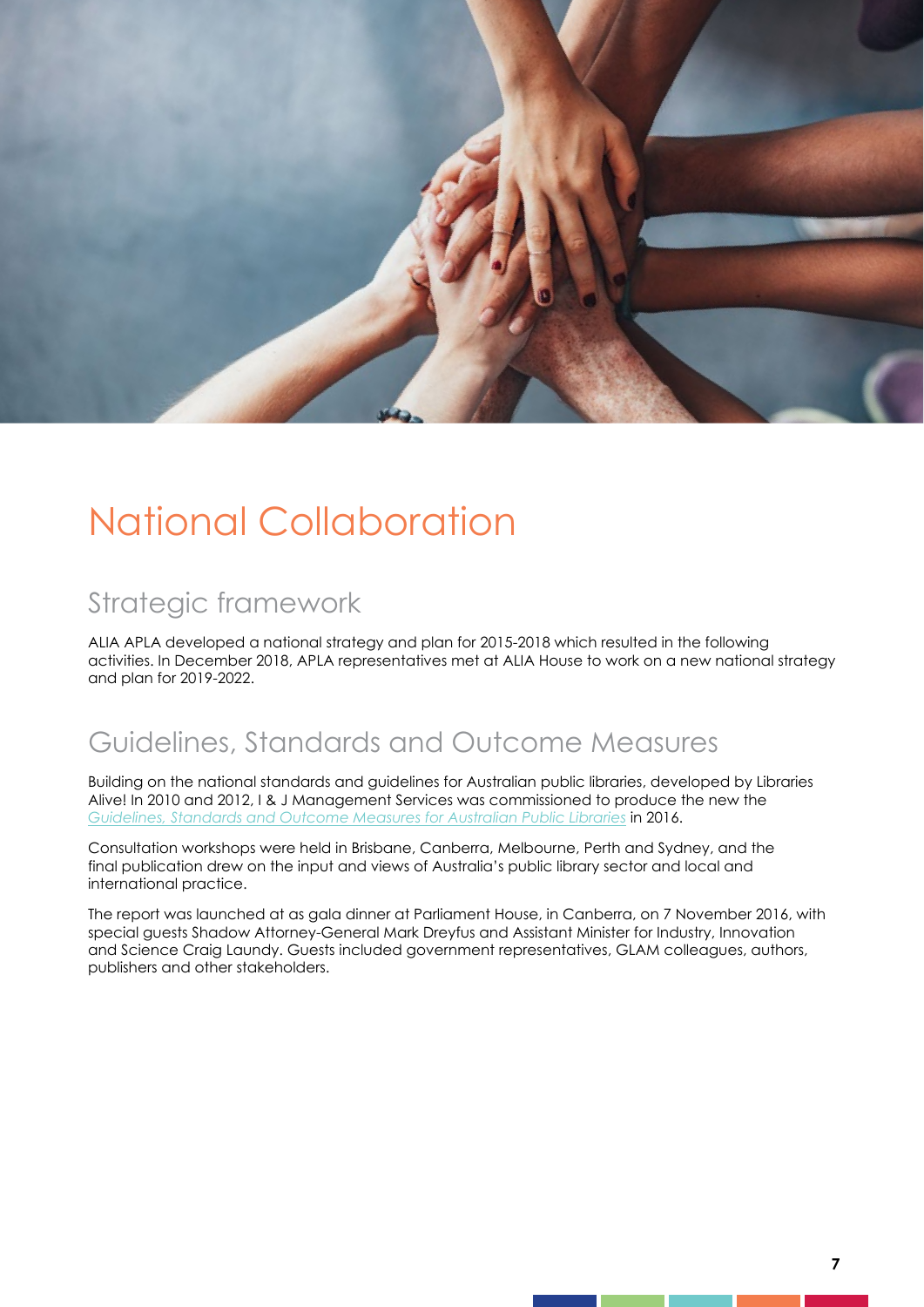# Lobbying and Advocacy

### Engagement with government

APLA has been actively involved in discussions with the Australian Government and its agencies around a number of topics, including digital inclusion, smart cities, health and online safety. Between January 2016 and December 2018, we made the following submissions on behalf of public libraries:

- Submission in response to the Australian Taxation Office Digital by Default Consultation Paper | January 2016
- Submission in response to the Review of the Australian Communications and Media Authority Draft Report | June 2016
- Submission in response to the Australian Government Smart Cities Plan | June 2016
- Report produced for the Australian Government consultation entitled Digital Economy Opening the Conversation, *Australian libraries, the digital economy within everyone's reach* | November 2017
- Submission in response to the WA Public Libraries Strategy Consultation | March 2018
- Submission in response to the Australian Government Senate Foreign Affairs, Defence and Trade References Committee Inquiry into the United National Sustainable Development Goals, with attachment *Australian libraries support the Sustainable Development Goals* | March 2018
- Submission in response to the Australian Digital Health Agency consultation: National Digital Health Strategy Framework for Action | April 2018
- Submission in response to the Australian Bureau of Statistics 2021 Census consultation | April 2018
- Submission to the Australia Government review of the Enhancing Online Safety Act 2015 and Online Content Scheme | July 2018
- Submission in response to the Regional Telecommunications Independent Review Committee review into telecommunications services in regional, rural and remote parts of Australia | August 2018
- Submission in response to the Australian Human Rights Commission project on Human Rights and Technology | September 2018
- Submission in response to the ACT Legislative Assembly Standing Committee on Environment and Transport and City Services Inquiry into ACT Libraries | September 2018
- Submission in response to the Meeting of Cultural Ministers National Arts and Disability Strategy Discussion Paper December 2018

As previously mentioned, APLA's big ticket engagement with federal government was through the launch of the *Guidelines, Standards and Outcome Measures for Australian Public Libraries* at Parliament House, Canberra, on 7 November, 2016.

#### UN Sustainable Development Goals

Since Jan Richards, the Chair of APLA, signed the IFLA Lyon Declaration in 2014, ALIA has been actively engaged in advocacy around the UN Sustainable Development Goals, in Australia and internationally.

On behalf of APLA, ALIA has engaged in discussions with the Federal Government Department of Foreign Affairs and Trade (DFAT) about public libraries:

- supporting the freedom of access to information outcomes;
- providing examples of success, which can be used as part of Australia's reporting; and
- helping to communicate the 2030 agenda to the general population.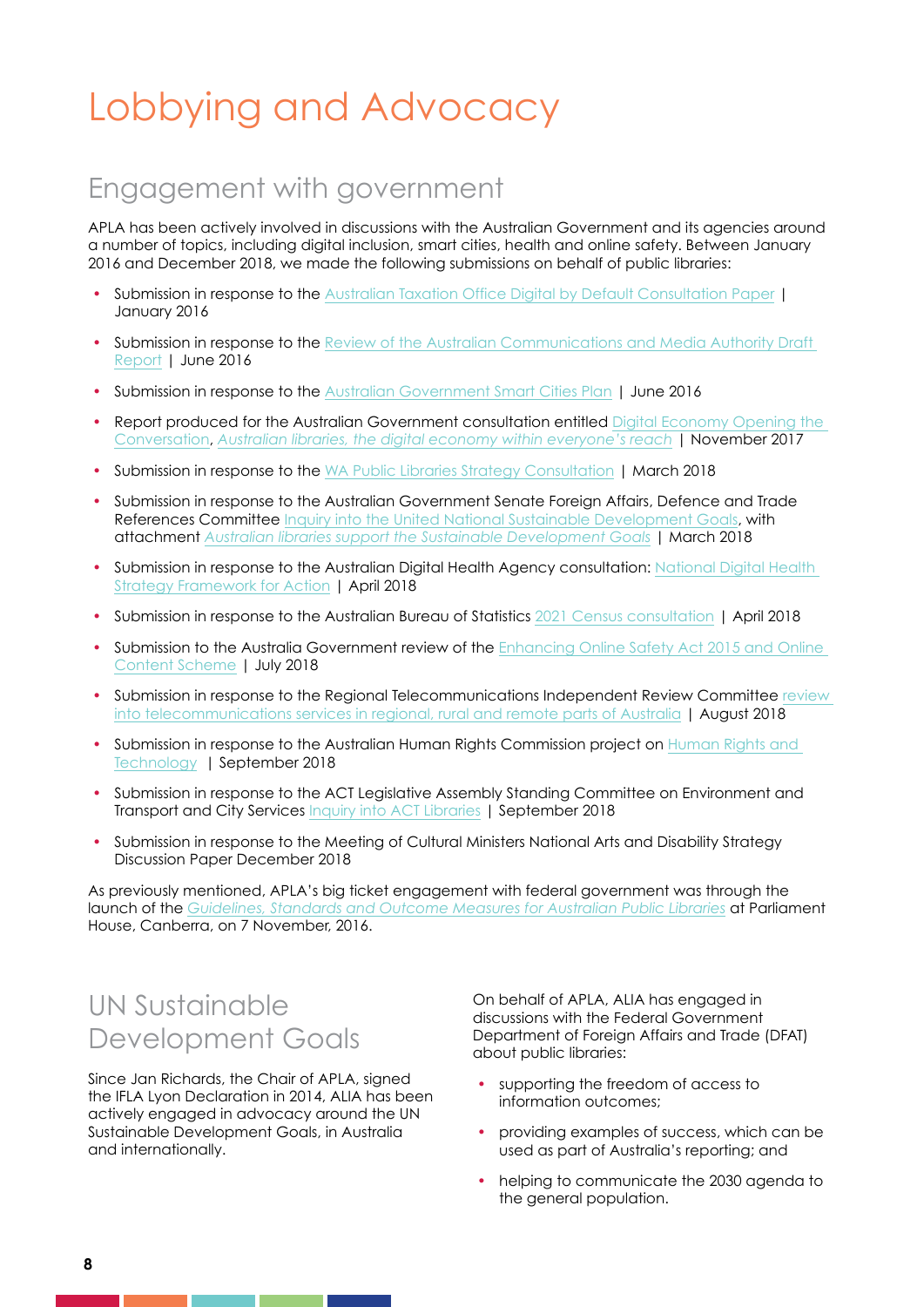ALIA has also established a good relationship with the United Nations Information Centre in Canberra and with the United Nations Association of Australia.

In 2018, ALIA ran the Asia-Pacific LIS Summit on the Sustainable Development Goals (SDGs), alongside the Asia-Pacific Library and Information Conference on the Gold Coast. More than 50 library leaders, many of them representing public libraries in the Asia Oceania region, attended the Summit.

Out of this came an ALIA SDG toolkit, which included an earlier ALIA APLA report highlighting case studies of how Australian public libraries are supporting the SDGs, together with a template to enable public library services to produce their own local version of the report.

On 30 October, NSW's Newcastle Regional Library ran a local SDG Summit, with speakers from IFLA, the UN and local government. More public libraries around Australia have expressed interest in pursuing this agenda in 2019 and beyond.

### National Early Literacy Summit

More than 130 participants from the government, not for profits, charities, libraries, early childhood, health, speech therapy, education, indigenous literacy, publishers, booksellers, social enterprise and other stakeholder groups gathered in Canberra on 7 and 8 March 2016 for the two-day National Early Literacy Summit.

Organised by ALIA APLA, National and State Libraries Australasia, Early Childhood Australia and the Australian Research Alliance for Children and Youth, this was the first such gathering in more than a decade and the program of 14 speakers and 12 expert panellists prompted intense debate and discussions.

In summary, the participants agreed to form a coalition with the purpose of developing a national conversation around early language and literacy and a focus on the scoping and development of a National Early Language and Literacy Strategy for Australia. The coalition received a grant from the Ian Potter Foundation in the second half of 2018 to support this work.

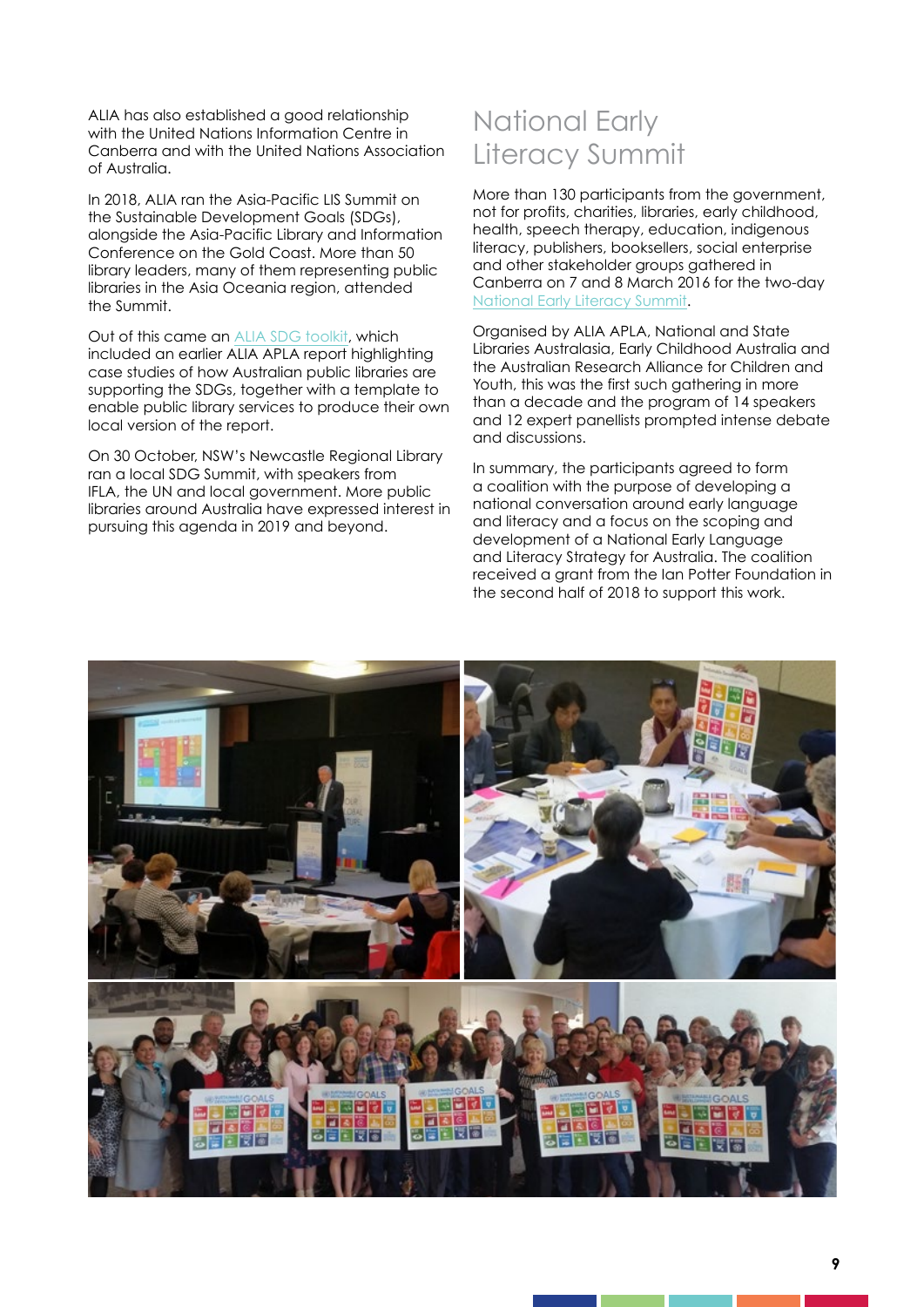# **Campaigns**

### Australian Reading Hour

The Reading Hour was an important legacy from the National Year of Reading in 2012. It was an annual event, which took place each August in hundreds of schools, homes and libraries across Australia. The message for parents was "share a book for 10 minutes a day, an hour a week, and help your child develop a lifelong love of reading".

In 2017, ALIA and book industry partners moved the event to September and broadened it into the Australian Reading Hour for all ages. In 2018, the campaign was supported by the Australian Publishers Association, the Australian Booksellers Association, the Australian Society of Authors, Better Reading, the Copyright Agency and the Australian Government Department of Communications and the Arts.

### Summer Reading Club

Summer reading programs happened around Australia prior to this date, but in 2011 the State Library of Queensland took the lead in creating a nationwide Australian campaign, which has been adopted by all our APLA partners.

The Summer Reading Club provides an annual theme to guide library-based Summer Reading Club programming; an interactive website that provides fun and engaging online activities and links for program participants; and merchandise and marketing materials, used as incentives and in the development of in-house resources to support local level programming. Themes were Heroes and Villains (2016), Game On (2017) and Curious Creatures (2018).

### Library Lovers' Day

Each year, 14 February, we mark Valentine's Day by asking library lovers to celebrate Library Lovers' Day with us in local communities. Teams run events and activities, including a blind date with a book or singles' night in the library and customers love it. It is a great opportunity for media coverage and we take the opportunity to launch a poll or a survey in the run up to Library and Information Week in May, or create some other highly newsworthy element.

In 2016 and 2017, we highlighted the displays organised in libraries around Australia. For 2018, we sent Valentine's Day cards to federal government MPs and Senators, and asked authors, politicians and library users to write love letters to libraries. This resulted in a short speech on the value of libraries in the House of Representatives and we launched the *Library Lovers' Little Book* in time for Library and Information Week.





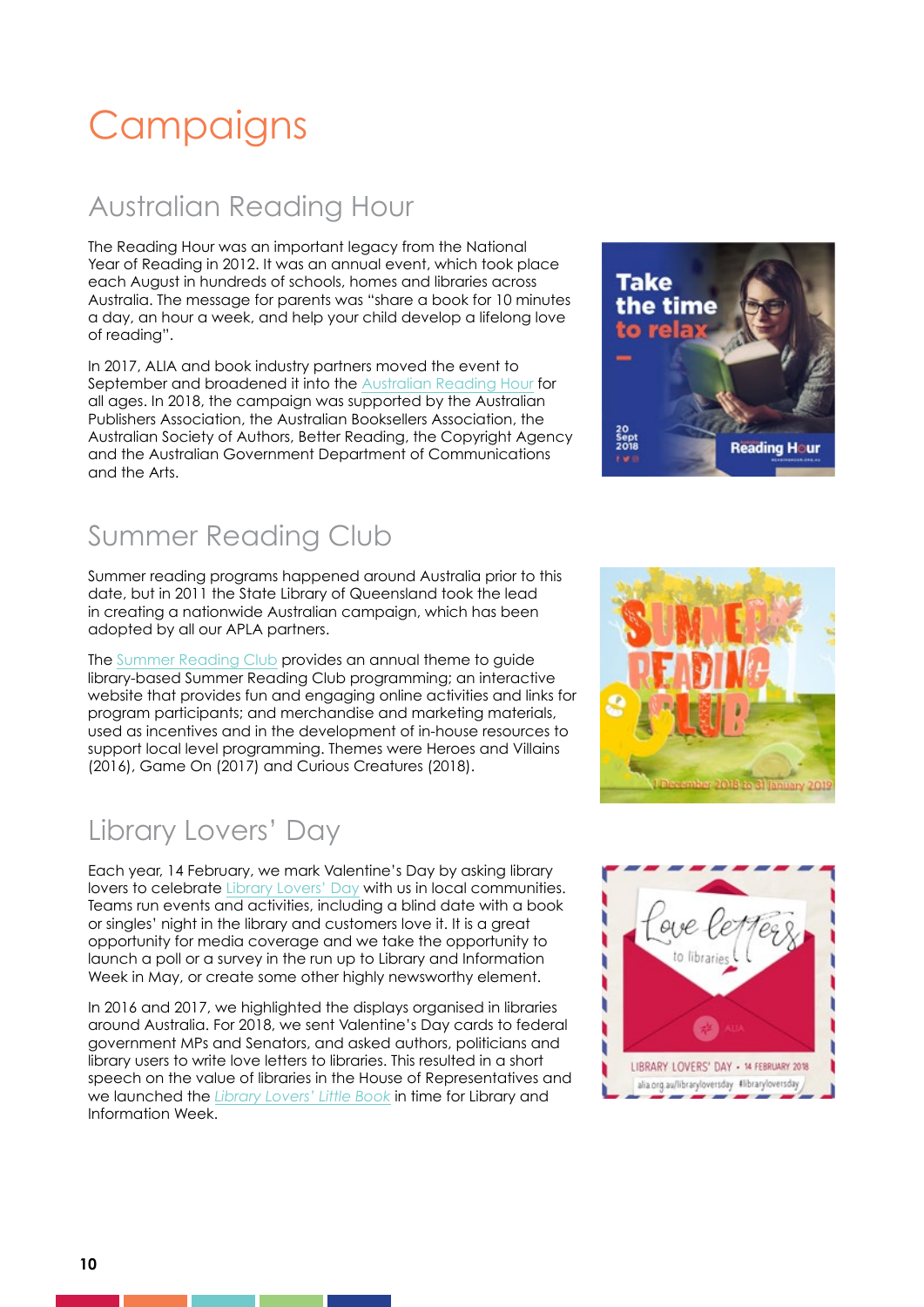### Library and Information Week

Since 1997, ALIA has run Library and Information Week in May to raise the profile of libraries and information service professionals in Australia and gives libraries and information services the opportunity to showcase their resources, facilities, events, contacts and services through different programs and events to the community.

Themes have been Discover More (2016), Celebrate (2017) – coinciding with ALIA's 80th anniversary – and Find Yourself in a Library (2018).

### National Simultaneous Storytime

Through a partnership with LIANZA in 2018, National Simultaneous Storytime involved more than 1 million children and caregivers at 8,000-plus locations around Australia and New Zealand. The campaign has taken place each year on the Wednesday of Library and Information Week, since 2001, but this was the first year it was a joint ANZ initiative.

APLA members are essential to the success of this event, which relies on the participation of public libraries around Australia to ensure that as many families as possible have access to a storytime event.

Chosen books have been *I Got This Hat*, by Jol and Kate Temple, illustrated by Jon Foye (2016); *The Cow Tripped over the Moon* by Tony Wilson, illustrated by Laura Wood (2017) and their sequel, *Hickory Dickory Dash* (20128).





### Cybersafety campaigns

APLA partners with the Department of Communications to run Stay Smart Online Week promotions in public libraries across the nation. The Department provides downloadable materials for displays in libraries and for marketing the event on websites and through social media. APLA also supports the Office of the eSafety Commissioner's Safer Internet Day and other annual cybersafety events.

#### Other campaigns

International Gaming Day originated in the US and has been adopted by public libraries around the world. Australian public libraries have participated in the Day, which in 2018 became International Games Week.

In May each year, Blue Shield Australia, of which ALIA is a founder member, encourages all types of libraries to revisit their disaster planning for MayDay.

In December 2017, ALIA APLA supported the Chief Scientist's Storytime Pledge, using the opportunity to promote libraries contribution to the STEM agenda and the digital economy.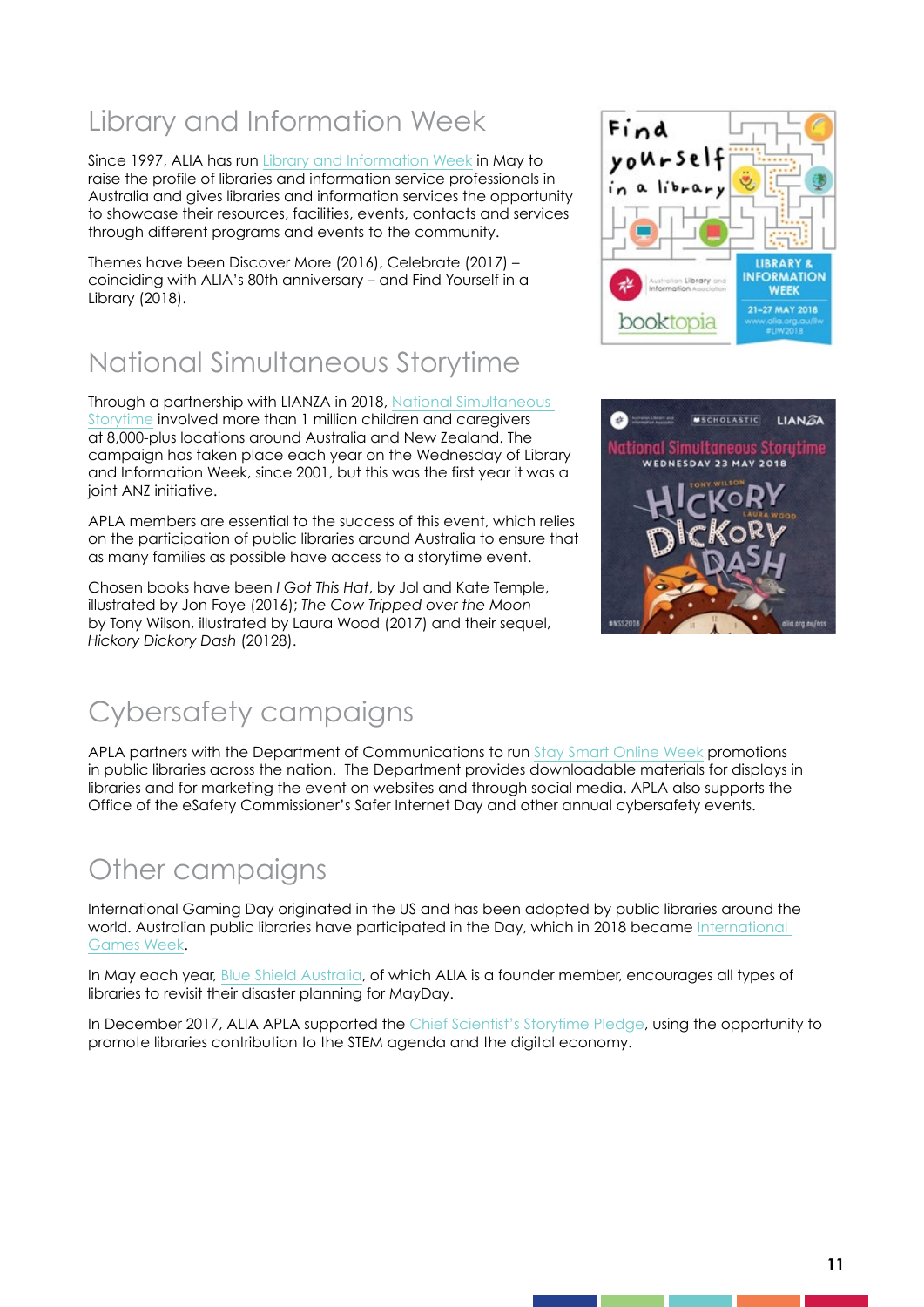## Professional Development

Between 2016 and 2018, ALIA has rolled out the public library specialisation and public library proficiencies program.

### Public library specialisation

ALIA worked with APLA to map the special knowledge needed by library and information professionals working in public libraries. This enabled us to create a PD specialisation which encourages ALIA Associate and Library Technician Members to attain Professional Certification by formally demonstrating their commitment to specialised ongoing learning in the public library sector.

Because of the diversity within public libraries we developed sub specialisations to cater for the range of competencies required in current public library practice. These sub categories include:

- Aboriginal and Torres Strait Islander
- Accessibility (disability/home and mobile library/older Australians)
- Child/youth services
- Community engagement
- Cultural diversity
- Digital literacy
- Local studies/genealogy

Participants can choose to undertake the general public library specialisation or any one or more of the sub specialisations. The competencies and specialties are supported by public library skills audit checklists; these skills audit checklists provide the framework for participants to identify gaps in their knowledge and skills and the creation of training courses and units.

After one year of compliance, members of the ALIA PD Scheme Public Library Specialisation are entitled to use the additional post nominals: AALIA (CP) Public Library or ALIATec (CP) Public Library.

After completion of each ALIA PD Scheme triennium (three years), a member of the Public Library Specialisation is eligible to apply for a Certified Professional Certificate and to have their name displayed in the list of Current Certified Professionals on the ALIA website and in the ALIA Annual Report.

### Public library proficiencies

As the professional body for the library and information sector, ALIA promotes librarian and library technician qualifications, but ALIA APLA recognises that in the changing job market we have an increasingly diverse workforce.

Public library proficiencies provide learning opportunities for non-library and information qualified staff who work in libraries and are interested in developing core public library knowledge and skills. As with the specialisation above, APLA members have helped map the areas to be covered and have helped create a foundation program for staff from different disciplines.

The public library proficiency program has been run in ACT, South Australia and Tasmania, between 2016 and 2018.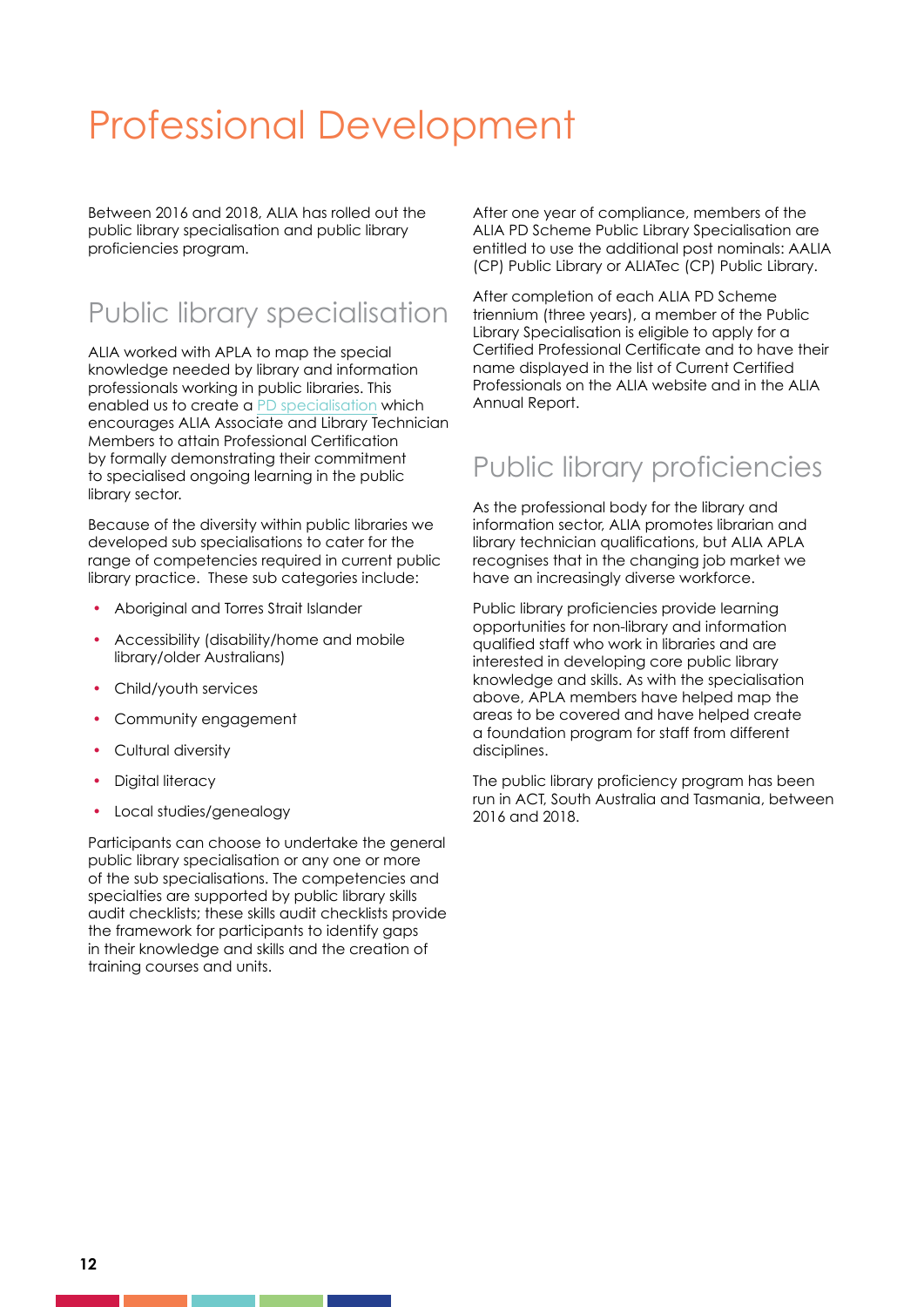### Programs

### Be Connected

On behalf of APLA, ALIA has worked with the Department of Social Services, the Office of the eSafety Commissioner, the Be Connected National Network Manager (the Good Things Foundation), and libraries across Australia to ensure that libraries are taking advantage of \$20 million-worth of Be Connected grants and online resources to support digital inclusion programs for older Australians. The program roll out began in 2017.

### eSmart Libraries

Launched in 2012 by former Prime Minister Julia Gillard, eSmart Libraries was an \$8 million, multi-year partnership between the Alannah and Madeline Foundation, Telstra Foundation and Australian public libraries, which was scheduled to end in June 2018. However, the Alannah and Madeline Foundation was able to extend the program indefinitely and will be supporting more than 1100 public libraries which are on the eSmart journey.

### Voter Information Sessions

In March 2016, ALIA APLA was approached by the Australian Electoral Commission (AEC) to coordinate the delivery of community electoral information sessions around the nation, in the lead up the federal election. The AEC was keen to engage with communities in new ways to lower the level of informal voting in electorates where this had been higher than the state or territory average in previous elections.

Our commitment was to deliver at least 84 sessions and in the event, public libraries in ACT, NSW, Queensland, South Australia, Tasmania, Victoria and Western Australia, delivered 116 sessions at 64 library locations. In addition to English, sessions were delivered in 15 community languages: Gujarati, Farsi, Swahili, Cantonese, Dinka, Hindi, Arabic, Somalian, Mandarin, Dari, Vietnamese, Chinese, Spanish, Arabic and Turkish.

While we would have liked more people to participate in person, the program helped raise community awareness of the importance of voting, and in at least two of the electorates – Fairfield, NSW, and O'Connor, WA, the level of informal voting significantly decreased.

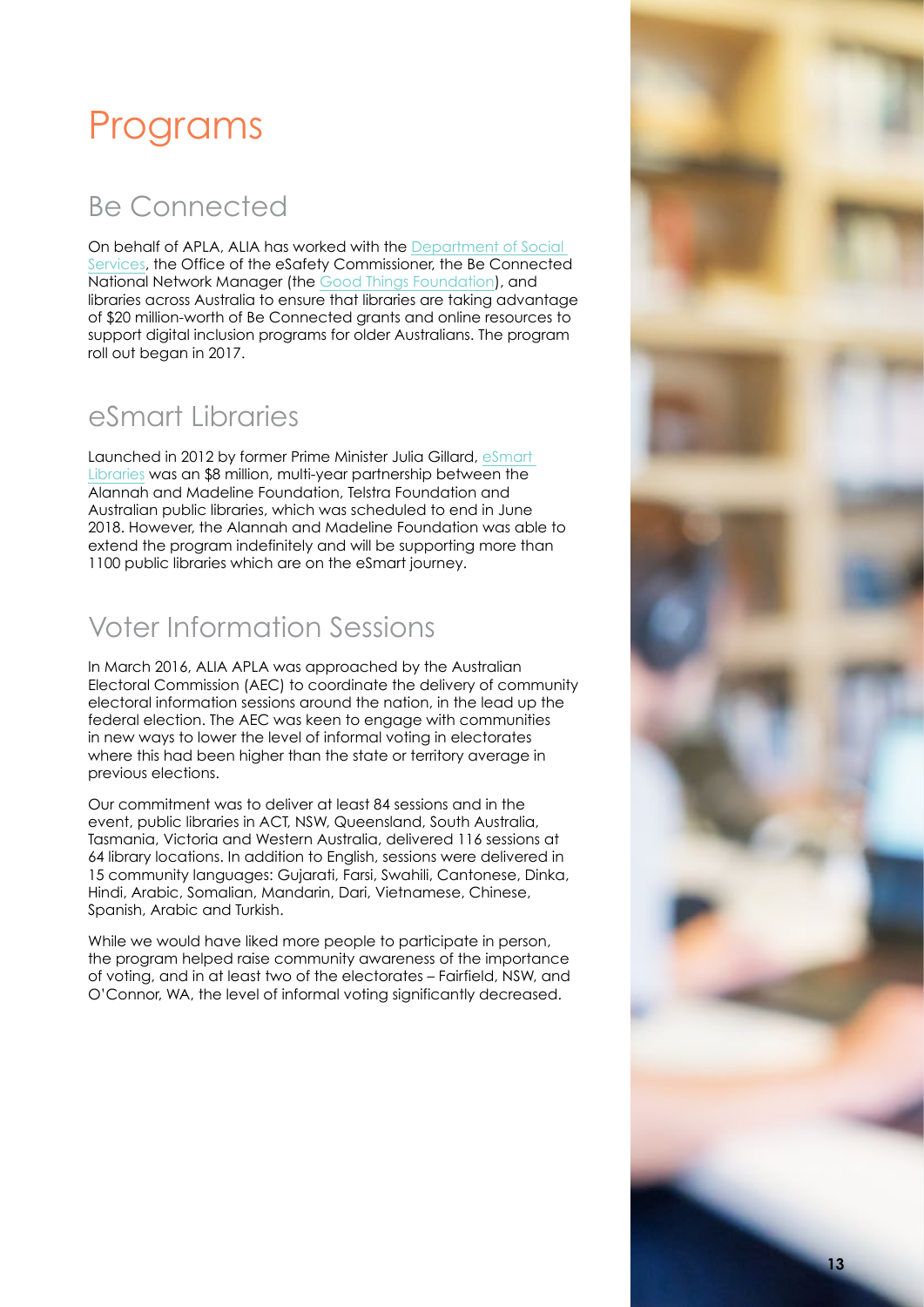# Publications

### Library Lovers' Little Book

For Library and Information Week in 2018, we launched the Library Lovers' Little Book, which was made available to public libraries to purchase and distribute locally.

### Advocacy reports

Between 2016 and 2018, ALIA published a number of reports and produced a range of material designed to support public library advocacy, including:

- The Digital Economy
- How public libraries contribute to the STEM Agenda
- 10 ways libraries power Smart Cities
- Australian libraries support the Sustainable Development Goals

These reports remain relevant and topical for public libraries wanting to promote the positive impact of their library service.

### APLA newsletters

Every month APLA sends an enewsletter to more than 800 subscribers. The newsletter not only contains news about ALIA APLA public library initiatives, but also provides information about what's happening in public libraries internationally, related topics of interest and forthcoming events. It is free to subscribe.



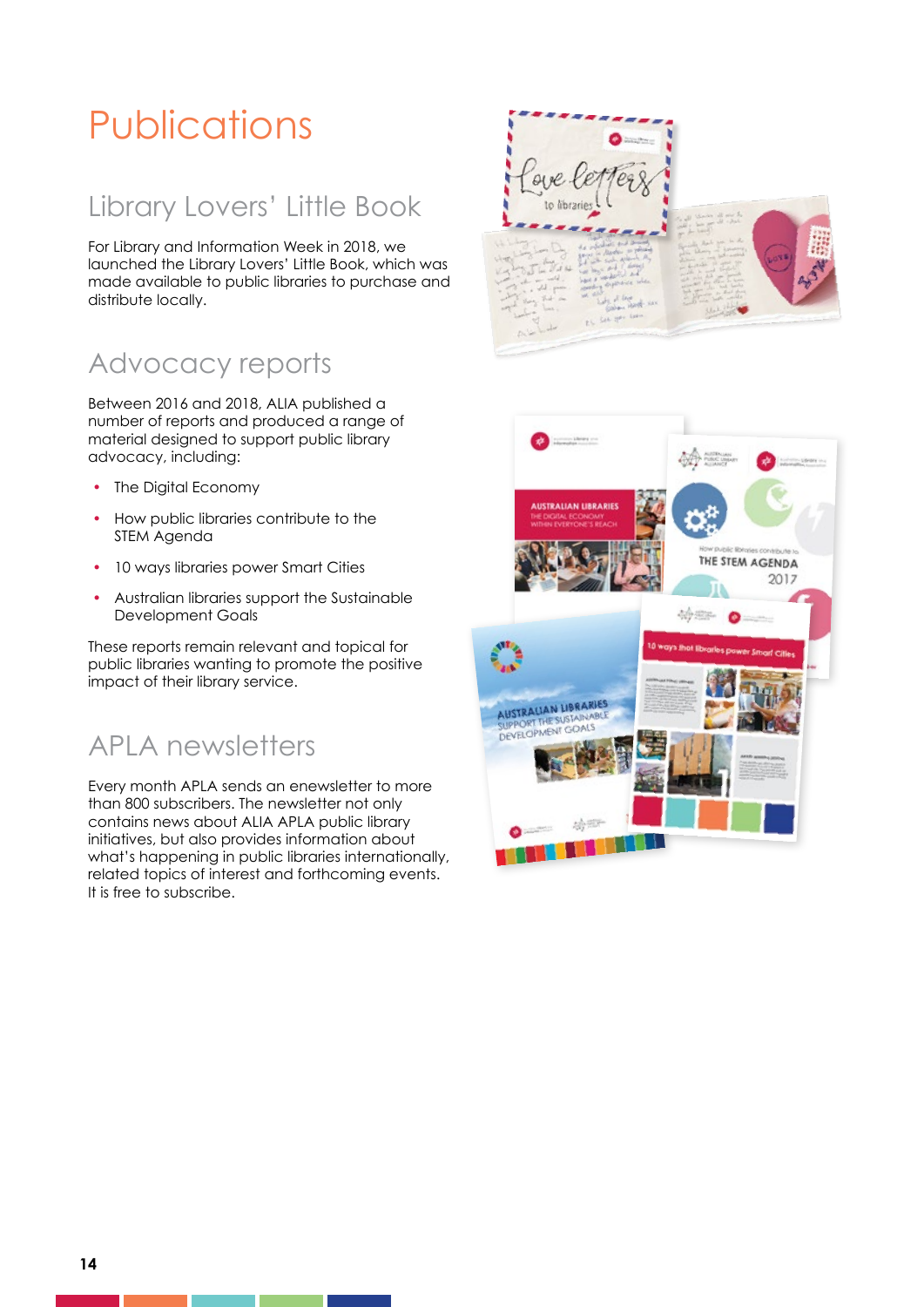

# Research

### Australian Digital Inclusion Index

The first Australian Digital Inclusion Index was released in 2016, as a joint venture between Telstra, RMIT University and the Centre for Social Impact, Swinburne, powered by Roy Morgan Research. ALIA APLA is represented on the Research Advisory Committee).

### eLending Project

ALIA APLA has been a partner in the eLending Project, an ongoing research program funded through an Australian Research Council Linkage grant. The project is led by Associate Professor Rebecca Giblin, out of Monash University, and studies the legal and social impacts of library lending of ebooks.

# **Recognition**

### ALIA Board

The achievements of APLA have confirmed the importance of the public library sector within ALIA and this has been reflected by the appointment of Directors from the APLA committee: Marian Morgan-Bindon (Queensland Public Libraries Association) as Director for the 2014-2016 and 2016-2018 terms; Robert Knight (NSW Public Library Association) as Vice-President, President-elect for 2018-2020.

### **Outstanding** Achievement Award

A special award was made posthumously to John Murrell on 25 July 2016, recognising his outstanding contribution to public libraries in West Gippsland, in Victoria, and indeed nationally through his roles as CEO of West Gippsland Regional Library Corporation and President of Public Libraries Victoria Network.